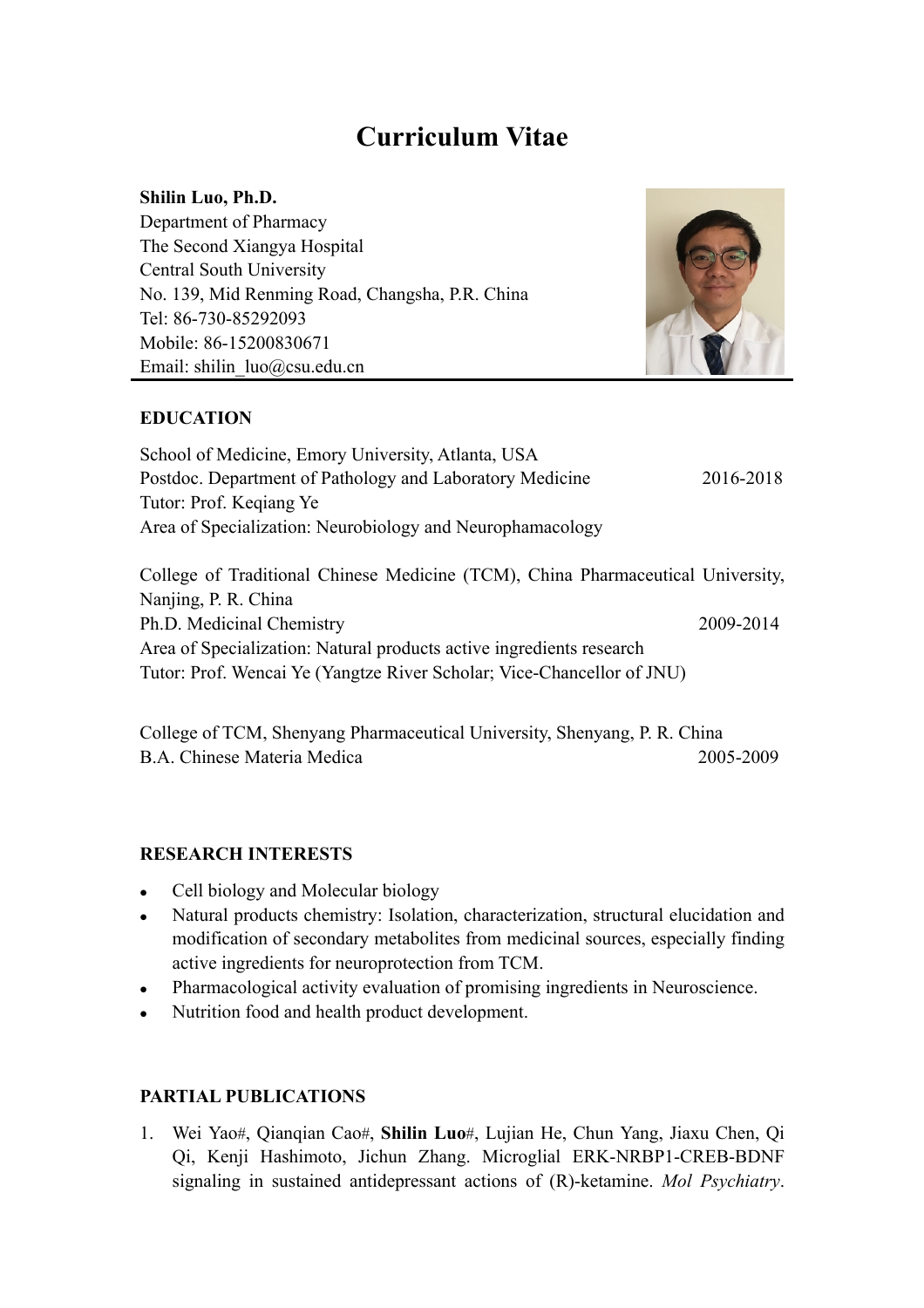2021, Nov 24. doi: 10.1038/s41380-021-01377-7

- 2. Si Huang, Haiyan Yuan, Wenqun Li, Xinyi Liu, Xiaojie Zhang, Daxiong Xiang, **Shilin Luo**. Polygonatum sibiricum Polysaccharides Protect against MPP-Induced Neurotoxicity via the Akt/mTOR and Nrf2 Pathways, *Oxidative Medicine and Cellular Longevity*, 2021, 8843899.
- 3. Jiaolong Yang, **Shilin Luo**, Jichun Zhang, Ting Yu, Zhihui Fu, Yongfa Zheng, Ximing Xu, Chaoyang Liu, Mingxia Fan, Zhentao Zhang. Exosome-mediated delivery of antisense oligonucleotides targeting α-synuclein ameliorates the pathology in a mouse model of Parkinson's disease. *Neurbiol. Dis.* 2021 Jan; 148:105218. doi: 10.1016/j.nbd.2020.105218.
- 4. Junyong Wu, Yangjiang Li, Xiongbin Hu, Si Huang, **Shilin Luo**, Tiantian Tang, Daxiong Xiang. Exosomes and biomimetic nanovesicles-mediated anti-glioblastoma therapy: A head-to-head comparison. J Control Release, 2021 Aug 10; 336:510-521.
- 5. Chenxia Sheng, Panpan Xu, Xinyi Liu, Weijun Peng, Daxiong Xiang, **Shilin Luo**. Bushen-Tiansui Formula improves cognitive functions in an Aß1-42 fibril-infused rat model of Alzheimer's disease, *Neural Plasticity*, 2020, 8874885.
- 6. **Shilin Luo**, Seongsu Kang, Zhihao Wang, Xia Liu, Julia X Day, Zhiping Wu, Junmin Peng, Daxiong Xiang, Wolfdieter Springer, Keqiang Ye. Akt Phosphorylates NQO1 and Triggers its Degradation, Abolishing Its Antioxidative Activities in Parkinson's Disease, *Journal of Neuroscience*, 2019, 39(37): 7291-7305.
- 7. Wenqun Li, Junyong Wu, Daxiong Xiang, **Shilin Luo**, Xiongbin Hu, Tiantian Tang, Taoli Sun, Xinyi Liu. Micelles Loaded With Puerarin And Modified With Triphenylphosphonium Cation Possess Mitochondrial Targeting And Demonstrate Enhanced Protective Effect Against Isoprenaline-Induced H9c2 Cells Apoptosis. *Int J Nanomedicine*, 2019 Oct 21;14:8345-8360. doi: 10.2147/IJN.S219670.
- 8. Minzhen Liu, Dongchu Zhou, Qiang Liu, Fuli Xie, Daxiong Xiang, Genyun Tang, **Shilin Luo**. Osteogenesis activity of isocoumarin a through the activation of the